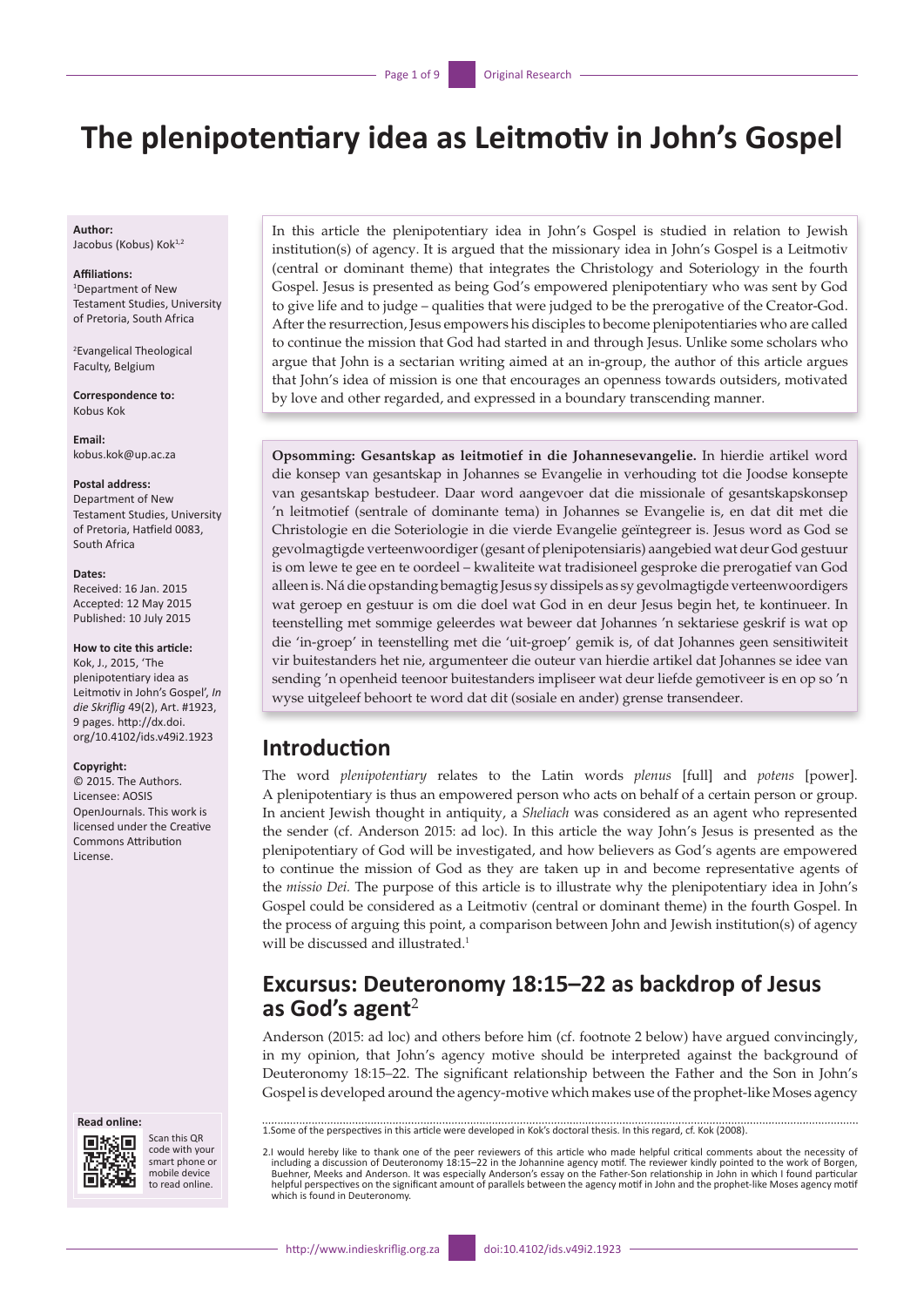**TABLE 1:** Parallels between Deuteronomy 18:15–22 and the Gospel of John.

| Deuteronomy 18:15-22                                                                                                                                                      | John's Gospel                                                                                                                                                                                                                                                                                                                                                                                                           |
|---------------------------------------------------------------------------------------------------------------------------------------------------------------------------|-------------------------------------------------------------------------------------------------------------------------------------------------------------------------------------------------------------------------------------------------------------------------------------------------------------------------------------------------------------------------------------------------------------------------|
| I (God) will raise up for them a prophet like you from among their brothers;                                                                                              | Jesus as prophet (Jn 1:17; 3:14; 6:32; 7:19, 22; 6:14-15).                                                                                                                                                                                                                                                                                                                                                              |
| I will put my words in his mouth and he will tell them everything I command him.                                                                                          | Jesus speaks the words of God (Jn 5:18).                                                                                                                                                                                                                                                                                                                                                                                |
|                                                                                                                                                                           | The teaching of Jesus is not that of his own $(3:11, 34; 5:19; 10:18$ and $7:16$ ).                                                                                                                                                                                                                                                                                                                                     |
|                                                                                                                                                                           | God commands Jesus to speak and act (Jn 12:49; 14:24).                                                                                                                                                                                                                                                                                                                                                                  |
|                                                                                                                                                                           | God gives a new commandment through Jesus (13:34).                                                                                                                                                                                                                                                                                                                                                                      |
|                                                                                                                                                                           | God sent Jesus (3:16; 20:30-31).                                                                                                                                                                                                                                                                                                                                                                                        |
|                                                                                                                                                                           | The mission of Jesus is God's will (5:30).                                                                                                                                                                                                                                                                                                                                                                              |
|                                                                                                                                                                           | Jesus listens to and speaks his Father's words (Jn 5:30; 8:26).                                                                                                                                                                                                                                                                                                                                                         |
| If anyone does not listen to my words that the prophet speaks in my name,<br>I myself will call him to account.                                                           | People should listen to the words of the Son who was sent by the<br>Father (Jn 3:36; 5:24; 10:3-4).                                                                                                                                                                                                                                                                                                                     |
| But a prophet who presumes to speak in my name anything I have not commanded<br>him to say, or a prophet who speaks in the name of other gods,   must be put to<br>death. | The Jews use this argument against Jesus (cf. Jn 5:18; 8:13, 53; 10:33).                                                                                                                                                                                                                                                                                                                                                |
|                                                                                                                                                                           | Therefore Jesus must be killed (Jn 19:7; cf. Deut 18:20).                                                                                                                                                                                                                                                                                                                                                               |
|                                                                                                                                                                           | Irony: The Jews forsake God as their only King and proclaim Caesar is their<br>king (19:15).                                                                                                                                                                                                                                                                                                                            |
| If what a prophet proclaims in the name of the Lord does not take place or<br>come true, that is a message the Lord has not spoken.                                       | The prophesy of Jesus goes into fulfilment, showing that he was indeed sent by<br>God (Jn 1:15; 26-27; 2:18-22; 10:41; 14:29).                                                                                                                                                                                                                                                                                          |
| That prophet has spoken presumptuously. Do not be afraid of him.                                                                                                          | Jesus' presence brings a massive division between those who are in and those who are out. The<br>mere presence of Jesus confronts people with a choice to either recognise who Jesus is, namely<br>the One who reveals God's truth (Jn 1:18; 9:33; 14:6), or to reject him and by implication not<br>be obedient to the voice of God's prophet. Rejecting Jesus by implication means the rejection<br>of God as sender. |
|                                                                                                                                                                           | Ironically people are more afraid of the Jews than of God (cf. Jn 9).                                                                                                                                                                                                                                                                                                                                                   |

motive found in Deuteronomy as typology for developing the missional agency of Jesus and that of believers. In his compelling argument, Anderson (2015) shows the significant parallels between Deuteronomy 18:15–22 and John which cannot be treated here extensively. Cursively some important elements will be pointed out which will be important to take into consideration when reading the rest of the article. Deuteronomy 18:18–22 states:

I (God) will raise up for them a prophet like you from among their brothers; I will put my words in his mouth and he will tell them everything I command him. If anyone does not listen to my words that the prophet speaks in my name, I myself will call him to account. But a prophet who presumes to speak in my name anything I have not commanded him to say, or a prophet who speaks in the name of other gods, must be put to death. You may say to yourselves, 'How can we know when a message has not been spoken by the Lord?' If what a prophet proclaims in the name of the Lord does not take place or come true, that is a message the Lord has not spoken. That prophet has spoken presumptuously. Do not be afraid of him. (NIV)

Those who know John's Gospel well, will immediately see the parallels which briefly are summarised in Table 1 ('Parallels between Deuteronomy 18:15–22 and the Gospel of John').

It is thus clear from the aforementioned that the Johannine Christology makes use of the Mosaic prophet typology in an effort to explain the relationship between the Father and the Son as well as the nature of the mission of Jesus as God's agent or plenipotentiary. However, we need to qualify the latter statement carefully. John's Jesus is clearly subordinate to the Father who has sent him to act on his behalf.

The Father shows the Son what to do (5:20) and gives the Son works to do (assignments) (5:36). When John's Jesus is presented as being equal to God (5:17, 19, 22; 10:30;  $17:21$ ,<sup>4</sup> or acting as God's plenipotentiary (5:22–23), one must understand that it is a position that was given to the Son by the Father and it forms part of the agency role and within the missional framework of the *Missio Dei*. Thus, subordination and equality is two sides of the same coin, but it is clear which side is the head, so to speak. God is the head, the primary sender and initiator of the mission of Jesus and at the end Jesus also has to 'report back' to God the sender (17). When Jesus leaves this earth (14), and the Paraclete is sent (14:26), it is essentially sent by (commissioned by) the (Son through the) Father to comfort the believers and remind and teach them of the words of Jesus which in essence was nothing other than the words of God himself 5:18ff.). A true plenipotentiary, in Jewish thought, will be a true representative of the one who sent him. John presents Jesus as exactly such a figure. We could thus concur with Anderson (2015:ad loc).

# **God the Father-King and Jesus as plenipotentiary**

### **The broken reality of this world: Two opposing representative families**

When a plenipotentiary is sent by an agent on a mission, it is typically associated with some agenda and connected to a particular envisioned outcome. According to John, Jesus is sent on a mission by God his Father, with a very particular purpose (3:16; 20:30–31). The crisis that needs to be resolved in John's Gospel revolves around the idea that people are essentially alienated from God, who created

<sup>3.</sup>One of the external referees of this article remarked that it is important to add this specific point since: An important feature also to mention is the fact of the Son's subordination to the Father in John, in addition to being equal to the Father. This is a key basis for Arius' developing a subordinationist view of Christ, despite the fact that the view of Athanasius finally won the day in Christian theology.

<sup>4.</sup>References from the Bible in this article indicated only by a chapter and verse(s) are from the Gospel of John.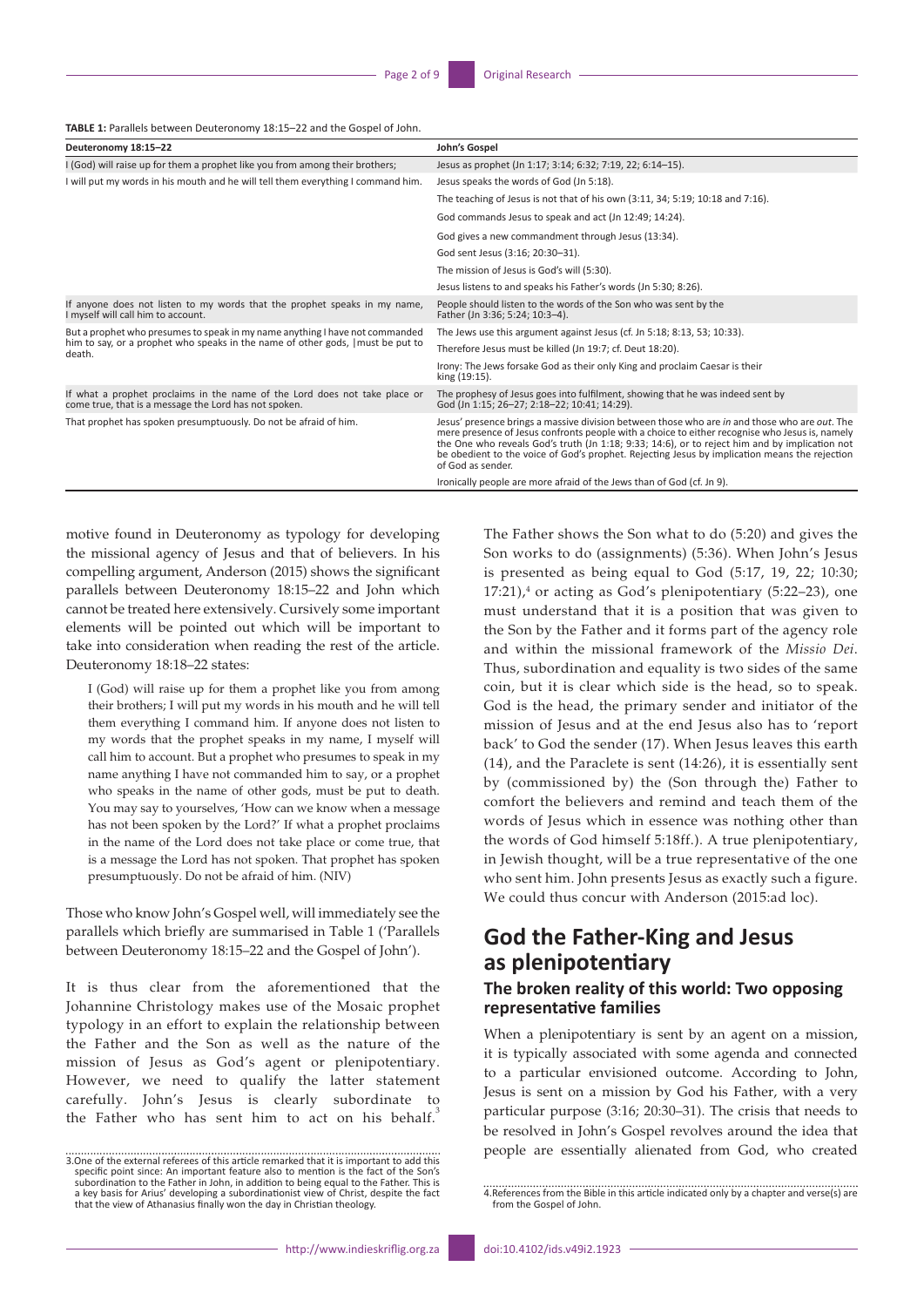them (1:10). In John's symbolic world, people on earth are in a state of spiritual death (5:24). People are corrupt and enslaved by the devil (8:44) and by implication do not live the life of fullness (10:10) that God intended. The crisis is that people are not able to free themselves from this state of existence and spiritual crisis. The answer to the crisis can only come from 'above' (3:31). God is the God of life 1:1–4) who wants his creation to live in a reconciled and restored relationship with himself (3:16). The only problem is that his own people, those whom he created, have rejected him and neither recognise who he is 1:10), nor do they recognise the Son that he has sent to save them. This is the implicit irony, namely that his own, do not even know him (1:10 – ὁ κόσμος αὐτὸν οὐκ ἔγνω).

In John's narrative world, there are two qualitatively contrasting realities and two contrasting families: The family of God, the King5 (1:12 – τέκνα θεοῦ) on the one hand, and the family of the devil on the other (8:44 – ὑμεῖς ἐκ τοῦ πατρὸς τοῦ διαβόλου ἐστὲ). John not only paints a picture of two families, but also two possible ways of existing in this world. A person belongs to either one of these two families, and one is either able to (spiritually) see (3:3), or is (spiritually) blind (9:40–41). One either belongs to the world from below, or the world from above. The world from above (1:51; 3:13, 31) is qualitatively superior to the world from below 6:51, 58, 63; 4:13). The problem with those from below is that they are spiritually blind and do not see, hear, or do the will of God 9:40–41; 12:40–41). According to John 5:24, those who do not believe are in a state of spiritual death, that is they have not yet passed from death to life, and vice versa. They are the ones that function as agents of the evil one; and for that reason they do the work of their father 8:44 – τὰς ἐπιθυμίας τοῦ πατρὸς ὑμῶν θέλετε ποιεῖν) who rules the world from below (1 Jn 3:14). The irony is that they do not experience any blessing or life in fullness, but are themselves victims of their father's destruction (10:10) and are caught up in a state of spiritual death from which they cannot escape by their own means (5:24). Where there is spiritual death, there is destruction and alienation.<sup>6</sup>

### **God sending his Son with the purpose of granting life**

God wanted to restore the broken relationship between humanity and himself. Consequently he took the initiative in resolving the crisis by sending his only Son (3:16; 20:30–31). In John's symbolic world, God is the only one who is able to free people from their spiritual bondage. This particular crisis which God wanted to resolve out of his love for the world (3:16 – οὕτως γὰρ ἠγάπησεν ὁ θεὸς τὸν κόσμον), forms the implicit motivation for sending his only Son. The missionary motive and empowerment of the Son is therefore one of the most important dimensions of the

5.See Van der Watt (2000a) and his understanding of the family of the King in which he illustrates that the metaphor of a family is the conceptual metaphor John uses to develop his theology.

6.For a discussion of sin and alienation, cf. Kok (2008:147–157) and Van der Watt (2000a:296–303) who influenced Kok's train of thought.

Gospel of John (Waldstein 1990:311–312). It is around the missionary motive that the Christology and the Soteriology is developed. Van der Watt (2000a) convincingly argues that:

The mission is that of the Son by the Father. It is not just a mission of a family for the sake of the family, since Jesus came to gather those who belong to the Father (6:37; 17:9–10). (p. 30)

In John 3:16 and 20:30–31 the purpose of the sending of the Son by the Father is clearly expressed, namely that the Son was sent to bring life. God is the source of life, and therefore Jesus, as his empowered Agent, acts on behalf of God when he speaks about life, or grants people new life as expressed through the healing narratives in John. In the Greek version of John 20:30–31, in the purpose statement of the fourth Gospel, this is expressed by the adverbial purpose conjunction, ἵνα, which expresses the idea that the sending of the Son had a clear purpose (cf. 20:30–31), namely that people might thereby come to faith, or keep on believing (ἵνα πιστεύ[ς]ητε), and as a result have eternal life (καὶ ἵνα πιστεύοντες ζωὴν ἔχητε; 3:16 – ἔχῃ ζωὴν αἰώνιον).

Borgen (1986:67), following C.H. Dodd, argues that: '[*T*] he status and function of the Son as God's delegated representative recalls the language of the OT prophets'. However, as Borgen correctly points out, Dodd underplays the missionary dimension, that is that the Son is commissioned and sent by the Father to be his representative. Bultmann on the other hand, according to Borgen (1986:67), 'rightly places the commissioning and sending of the Son in the very centre of the message of the Gospel'. Next we will reflect on the basic principles that inherently belong to the Jewish institution of agency, as mentioned by Borgen (1986:68–72) and its relation to John.

# **Basic principles of agency in Jewish thought: A comparison between Siphre**7 **and John**

### **The agent as the representative of the sender, sharing in the sender's nature**

Both Borgen (1986:68) and Witherington (1995:140) point out that John's missionary sending motive should be interpreted against the background of ancient missionary practices. Witherington (1995:140) correctly states that 'A person's agent, is himself' and Borgen (1986:68) agrees that 'the agent of the ruler is like the ruler himself'. In ancient times the agent was a plenipotentiary; he received full authority to act on behalf of the sender. It was important in antiquity that the agent be treated as if he was the sender himself. Any form of dishonour towards the agent would be treated as dishonour towards the sender. This way of

<sup>7.</sup>For access to Siphre and the latest translation thereof, see the following link, viewed 26 Apr. 2015, from [http://www.blackwellreference.com/public/](http://www.blackwellreference.com/public/tocnode? id=g9780631187288_chunk_g978063118728824_ss1-529)<br>[tocnode?id=g9780631187288\\_chunk\\_g978063118728824\\_ss1-529](http://www.blackwellreference.com/public/tocnode? id=g9780631187288_chunk_g978063118728824_ss1-529) Siphre<br>Numbers refers to the verse by verse exegetical Midrash on Numbers and it dates from the 2nd century (cf. especially Nm 5–12; 15; 18–19; 25:1–13; 26:52–31:24; and 35:9–34).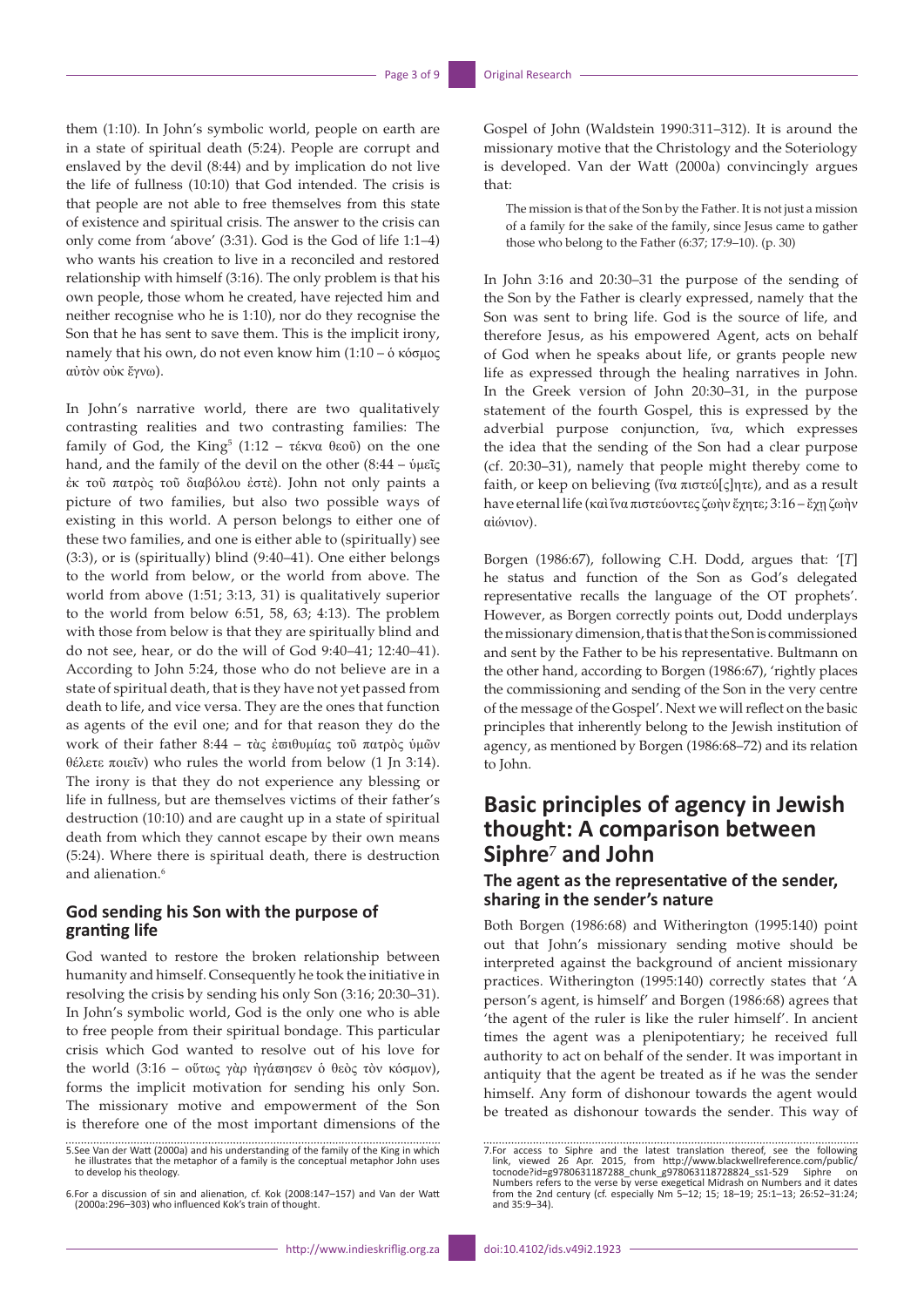**TABLE 2:** Comparison of John 12:44 with *Siphre* on Numbers 12:9.

| John 12:44                                                                          | Siphre on Numbers 12:9                                                  |
|-------------------------------------------------------------------------------------|-------------------------------------------------------------------------|
| Jn 12:44 - 'he who believes in Me, believes not in Me but in Him who sent Me'.      | Siphre – 'you have not spoken concerning my servant but concerning me'. |
| Jn 13:20 - 'he who receives any one whom I send receives Me'.                       |                                                                         |
| Jn 5:23 - 'he who does not honour the Son does not honour the Father who sent Him'. |                                                                         |
| Jn 12:45 - 'he who sees Me, sees Him who sent Me'.                                  |                                                                         |
| Jn 14:9 - 'he who sees Me, has seen the Father'.                                    | $\overline{\phantom{0}}$                                                |
| Jn 15:23 - 'he who hates Me, hates the Father'.                                     |                                                                         |

thinking is clearly seen in ancient sources. Borgen (1986) quotes *Siphre* on Numbers 12:9:

With what is the matter to be compared? With a king of flesh and blood who has a consul (agent) in the country. The inhabitants spoke before him. Then said the king to them, you have not spoken concerning my servant but concerning me. (p. 86)

From this perspective it is interesting to compare the latter with John 12:44 (see Table 2: 'Comparison of John 12:44 with Siphre on Numbers 12:9').

Borgen (1986:68) further points out that according to the *halakhic* principle, and especially as the idea of the agent as the sender's representative was developed by rabbis into some form of judicial mysticism, the agent was seen not only as having authority to act on behalf of the sender, but that the agent also shares in the qualities of the sender. This is most clearly seen in *Qiddushin*<sup>8</sup> 43a that expresses the idea that 'the agent ranks as his master's own person' (Borgen 1986:68).

Against this background it is especially thought-provoking to look at the way John expresses his view of Jesus as God's agent. In John 10:30, John's Jesus states that 'I and the Father are one', and in John 10:38 he says that 'the Father is in Me, and I am in the Father'. Jesus says that those who see and believe the works that he does, will see, know and believe that he does the works of his Father (10:37) who has sent him into the world (10:36). This discourse clearly expresses the Jewish institution of agency well: God not only sends his Son to be his representative, his agent, but even more so, as an agent who shares in the very nature of the Sender.

#### **The agent is not greater than the sender**

A very important aspect in the Jewish institution of agency is the idea that the agent is never presented as being of equal status as the sender. In other words, the agent is always subordinate to the sender. Thus, the idea of (representative) unity between sender and agent inherently still implies a hierarchy in the relationship. We find this important idea both in John and in Jewish texts like *Genesis* 

**TABLE 3:** A comparison between John and *Genesis Rabbah* 78.

| John                                                                                                                | <b>Jewish Texts</b>                                      |
|---------------------------------------------------------------------------------------------------------------------|----------------------------------------------------------|
| Jn $13:16$ – 'a servant is not greater than<br>his master; nor is he who is sent greater<br>than him who sent him'. | Gen. R. $78 -$ 'the sender is greater than<br>the sent'. |

*Rabbah*<sup>9</sup> (henceforth *Gen. R.*) 78 as Borgen (1986:69) pointed out (see Table 3: 'A comparison between John and *Genesis Rabbah* 78').

The hierarchical relationship between the sender and the agent implies that the agent is in the service of the agent, and for that reason the agent should be focused on the commission and be obedient to the instructions of the agent. In early Jewish texts on the matter (according to Borgen 1986:96) this is evidently seen in texts like *Erubin*<sup>10</sup> 31b–32a; *Qiddushin* 2:4 and *Terumoth* 4:4 and also in John's Gospel (see Table 4: 'Comparison between John and Jewish texts').

The commissioned agent in the Jewish legal institution was obliged to act on behalf of the sender and further the agents' agenda. This is subsequently noticeably seen in *Baba Qamma*<sup>11</sup> 70a which is paralleled with John 12:31–32 (according to Borgen 1986:70). In John 12:49–50 Jesus says:

For I did not speak on my own, but the Father who sent me commanded me to say all that I have spoken. I know that this command leads to eternal life. So whatever I say is just what the Father has told me to say. (NIV)

Elsewhere (3:34), Jesus states that 'For the one (the Son) whom God has sent speaks the words of God …'. For that reason Jesus' teaching is not his own. In John 7:16 Jesus clearly states that 'My teaching is not my own. It comes from the One (God) who sent me' (NIV). John's Jesus says in John 8:28 '… [*I*] do nothing on my own but speak just what the Father has taught me …' (NIV). Borgen (1986:70) says that John follows the pattern that is also found in the Jewish *halakah* 

10.For access to the Erubin in translated form, cf. the link viewed 20 Apr. 2015, from [http://www.halakhah.com/rst/moed/13a%20-%20Eruvin%20-%202a-26b.](http://www.halakhah.com/rst/moed/13a%20-%20Eruvin%20-%202a-26b.pdf) [pdf](http://www.halakhah.com/rst/moed/13a%20-%20Eruvin%20-%202a-26b.pdf)

<sup>8.</sup>For more on *Qiddushin* 43a see the link viewed 20 Apr. 2015, from [http://](http://steinsaltz.org/learning.php?pg=Daf)<br>[steinsaltz.org/learning.php?pg=Daf](http://steinsaltz.org/learning.php?pg=Daf) Yomi&articleId= and also the link viewed 20<br>Apr. 2015, from http://www.sefaria.org/Rashi\_on\_Kiddushin.43a.1?la http://ancientworldonline.blogspot.com/2012/01/online-soncino-babylonian-<br>[talmud.html](http://ancientworldonline.blogspot.com/2012/01/online-soncino-babylonian-talmud.html) and specifically the link viewed 19 Apr. 2015, from [http://www.](http://www.halakhah.com/rst/nashim/30b%20-%20Kiddushin%2041a-82b.pdf)<br>[halakhah.com/rst/nashim/30b%20-%20Kiddushin%2041a-82b.pdf](http://www.halakhah.com/rst/nashim/30b%20-%20Kiddushin%2041a-82b.pdf)

<sup>9.</sup>Genesis Rabbah contains verse by verse running commentary (Midrash) on Genesis and dates approximately from the 3rd century ad. It can be accessed<br>online in Hebrew from the link viewed 19 Apr. 2015, from [http://www.daat.](http://www.daat.ac.il/daat/tanach/raba1/shaar-2.htm)<br>[ac.il/daat/tanach/raba1/shaar-2.htm](http://www.daat.ac.il/daat/tanach/raba1/shaar-2.htm) and also in translated form from the viewed from 29 Apr. 2015, from [http://archive.org/stream/RabbaGenesis/](http://archive.org/stream/RabbaGenesis/midrashrabbahgen027557mbp#page/n7/mode/2up) [midrashrabbahgen027557mbp](http://archive.org/stream/RabbaGenesis/midrashrabbahgen027557mbp#page/n7/mode/2up)#page/n7/mode/2up

<sup>11.</sup>*Baba/Bava Kamma*/*Qamma* is a Talmudic tractate that deals with *damages* done and *compensation* thereof. It has 10 chapters (119 folios), the first six chapters dealing with damage caused without a deliberate form of criminality and a second part (*baba*) (chapters 7–10) dealing with damage done by means of criminal acts (with intention). It explicitly deals with the matter of 'agency' and 'responsibility'. See [http://jewishencyclopedia.com/articles/2277](http://jewishencyclopedia.com/articles/2277-baba-kamma)-baba-kamma for more information and access.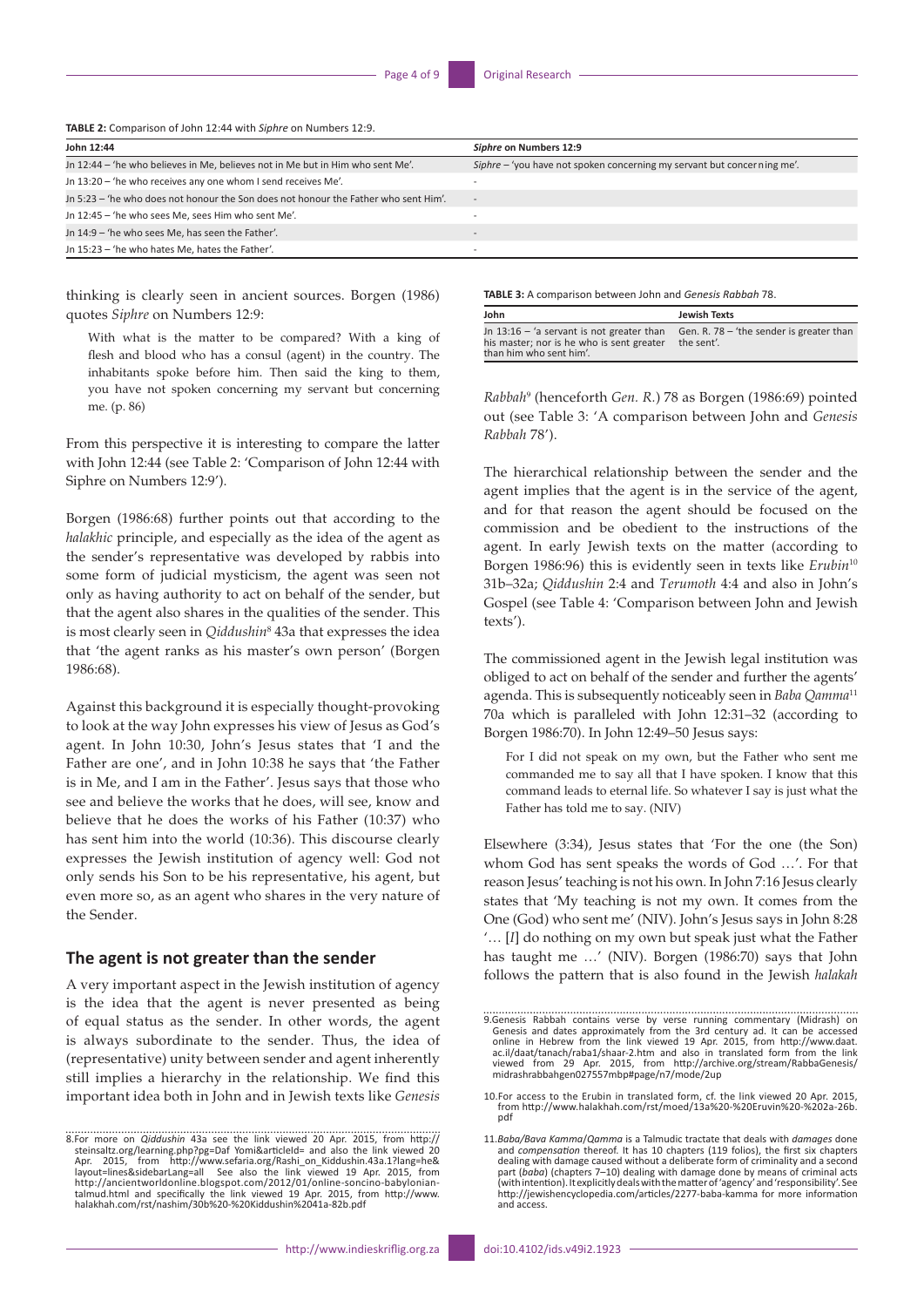**TABLE 4:** Comparison between John and Jewish texts.†

| John                                                                                                                                                                             | <b>Jewish Texts</b>                                                                                                                                                        |
|----------------------------------------------------------------------------------------------------------------------------------------------------------------------------------|----------------------------------------------------------------------------------------------------------------------------------------------------------------------------|
| Jn 5:19 – 'Very truly I tell you, the Son can do nothing by Himself; He can do only what<br>He sees his Father doing, because whatever the Father does the Son does also' (NIV). | Erubin 31b-32a – 'It is a legal presumption that an agent will carry out his mission'.                                                                                     |
| Jn 5:41–43 – 'I do not accept glory from human beings  I have come in my Father's<br>name $\ldots'$ (NIV).                                                                       | Qiddushin 42b – 'I appointed you for my advantage, and not for my disadvantage'.                                                                                           |
| Jn 6:38 - 'For I have come down from heaven not to do my will but to do the will of<br>Him who sent Me' (NIV).                                                                   |                                                                                                                                                                            |
| Jn 5:36 - 'For the works that the Father has given me to finish - the works that I am<br>doing – testify that the Father has sent Me' (NIV).                                     | Terumoth 4:4 – 'If a householder said to his agent (Islohô), "Go and give a heave-offering",<br>the agent should give heave-offering according to the householder's mind ' |
| Jn 8:42b – 'I have not come on my own; God sent Me' (NIV).                                                                                                                       |                                                                                                                                                                            |

†, [For](19.For) access to the ancient Rabbinic sources, cf. the following link, viewed 21 Apr. 2015, from <http://ancientworldonline.blogspot.com/2012/01/online-soncino-babylonian-talmud.html>and specifically to see *Terumoth*, cf. the link, viewed 21 Apr. 2015, from<http://www.halakhah.com/rst/zeraim/06%20-%20Trumos.pdf>

(cf. *Baba Qamma*<sup>12</sup> 70a) whereby 'the sender transferred his own rights and the property concerned to his agent'. Interestingly enough we find this theme explicitly mentioned by Jesus in John 6:39 where he says: 'And this is the will of Him who sent Me, that I shall lose none of all those He has given Me …' (NIV). One can see herein the idea of the sender transferring rights to the agent (cf. also 17:6). Jesus' mission is to 'draw' (12:32 – ἑλκύσω πρὸς ἐμαυτόν) people to himself and in so doing, by implication, draw people to God. This is part of his mandate (cf. 6:44).

#### **The purpose of Jesus' mission**

Jesus's mission was God's mission. The purpose of this mission is stated in several places in John's Gospel (3:16; 3:39; 20:30–31). In John 6:38–39 this is inter alia expressed very clearly:

For I have come down from heaven not to do my will but to do the will of him who sent me. And this is the will of him who sent me that I shall lose none of all those he has given me, but raise them up on the last day. (NIV)

The purpose of the sending of Jesus is that those who believe might receive eternal life (3:16) and not be judged.

Since people (according to John) do not have knowledge of the Father, one of the most important aspects of the mission of the Son revolved around the dimension of revealing the heart and will of God 1:10–11). One of the main purposes of God sending his Son, was to reveal his will to humanity and more importantly, to save them from eternal spiritual death (3:16; 6:39). For that reason John's Jesus is presented as having been in a very close relationship with the Father, making him the empowered plenipotentiary of God. In the rest of the Gospel this important dimension is explained and unfolded.

### **Those who see Jesus, see the Father**

In the prologue (1:18) the author of John places God and Jesus in very close (identity) proximity to each other. The opening verses (1:1–4) of the Gospel of John begin with the words:

In the beginning was the Word, and the Word was with God, and the Word was God. He was with God in the beginning. Through him all things were made; without him nothing was made that has been made. In him was life, and that life was the light of all mankind.

John 1:18 continues to express this intimate relationship by means of a metaphor (τὸν κόλπον τοῦ πατρὸς): 'No one has ever seen God, but the one and only Son, who is himself God and who is close to the *bosom of the Father*, and able to make him known'. In the Old Testament not even Moses had the privilege of seeing God. John's Jesus is presented not only as having seen God, but being with God and being closely associated and identified with God (1:1 – καὶ θεὸς ἦν ὁ λόγος). One can hardly think of a more differentiated or intimate way of describing the close relationship between God and Jesus. It is from God's presence, from his very being and from a position of being at his bosom (ὁ ὢν εἰς τὸν κόλπον τοῦ πατρὸς), that Jesus is able to reveal God to humanity. John uses the word ἐξηγήσατο (1:18) which according to Louw and Nida (1996) means 'to provide detailed information in a systematic manner – "to inform, to relate, to tell fully"'. Jesus stands in such a close relationship with the Father that he can say that those who see him, see the Father (12:45; 14:9). In John 3:36 the author of John's Gospel expresses the idea of Jesus as God's plenipotentiary clearly:

For the one whom God has sent speaks the words of God, for God gives the Spirit without limit.<sup>35</sup> The Father loves the Son and *has placed everything in his hands*. 36 Whoever believes in the Son has eternal life, but whoever rejects the Son will not see life, for God's wrath remains on him. (NIV)

Jesus is the one from above (ἄνωθεν) and it is only through him (14:6) that people can become part of the *above* (3:31 – ὁ ὢν ἐκ τῆς γῆς ἐκ τῆς γῆς ἐστιν καὶ ἐκ τῆς γῆς λαλεῖ). In John 3:3 Jesus states that one must be born again spiritually to be able to 'enter' this new reality (cf. ὰν μή τις γεννηθῇ ἄνωθεν, οὐ δύναται ἰδεῖν τὴν βασιλείαν τοῦ θεοῦ). All those that came before were only able to either reveal that which is from below, or testify about the things that were to become true in and through Jesus (cf. 3:30).

In John 5:19–23, as Kok (2008:148) has indicated previously, the close proximity between the actions and words of the Son and that of the Father is accentuated. In John 5:19 John's Jesus says:

Truly, truly I say to you: the Son can do nothing by himself; he can do only what he sees his Father doing (cf. also Jn 7:18).

<sup>12.</sup>See [http://jewishencyclopedia.com/articles/2277-](http://jewishencyclopedia.com/articles/2277-baba-kamma)baba-kamma for more information and access as well as the link viewed 29 Apr. 2015, from [http://www.](http://www.halakhah.com/rst/nezikin/31c%20-%20Baba%20Kamma%20-%2062b-93a.pdf) [halakhah.com/rst/nezikin/31c%20-%20Baba%20Kamma%20-%2062b-93a.pdf](http://www.halakhah.com/rst/nezikin/31c%20-%20Baba%20Kamma%20-%2062b-93a.pdf) for *Baba Kamma* 74.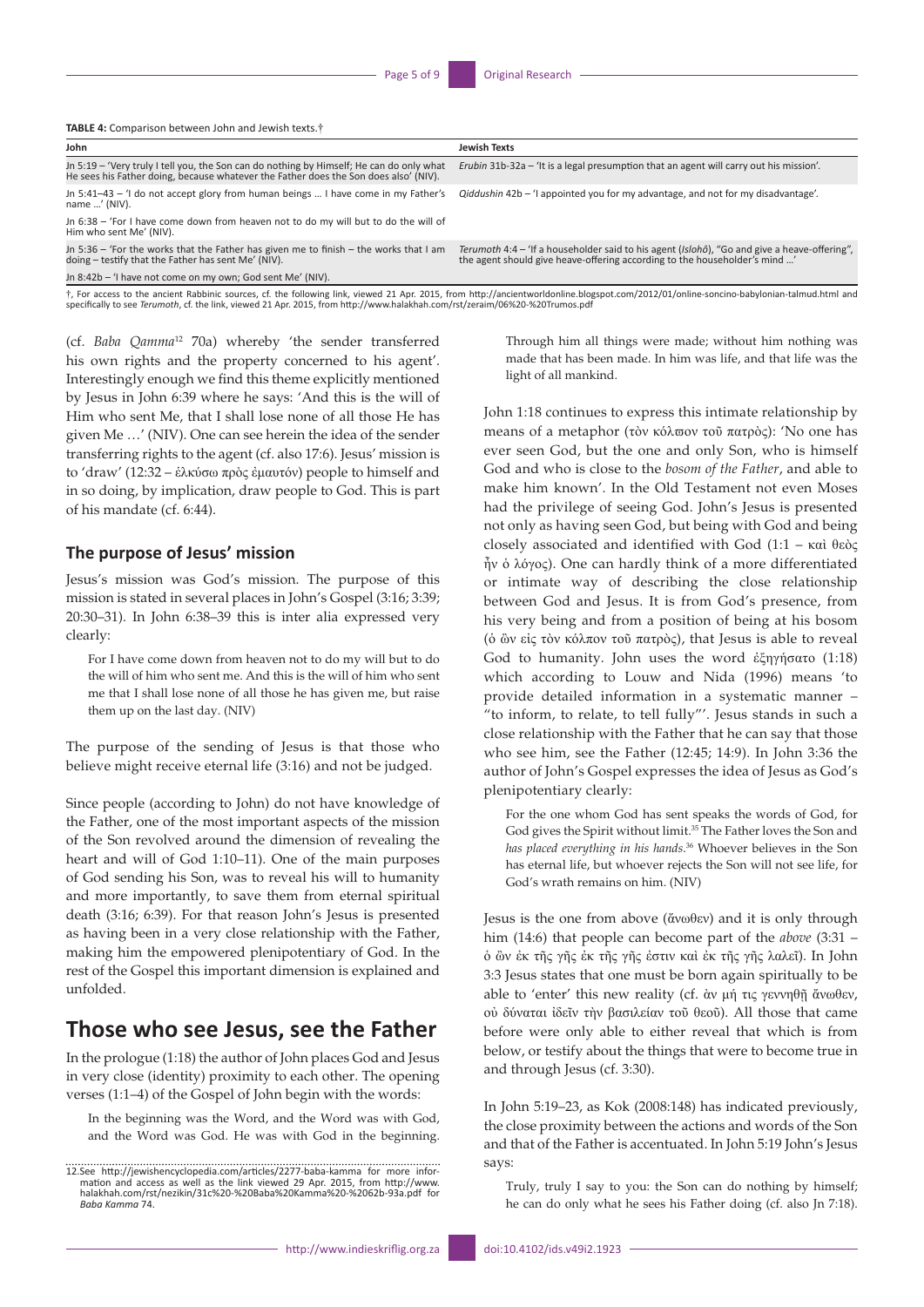The reason is that whatever the Father does, the Son also does (ἀμὴν ἀμὴν λέγω ὑμῖν, οὐ δύναται ὁ υἱὸς ποιεῖν ἀφ' ἑαυτοῦ οὐδὲν ἐὰν μή τι βλέπῃ τὸν πατέρα ποιοῦντα· ἃ γὰρ ἂν ἐκεῖνος ποιῇ, ταῦτα καὶ ὁ υἱὸς ὁμοίως ποιεῖ).

According to Hendriksen (1976:198), by means of the ἀμὴν ἀμὴν [I most solemnly assure you …], the author of John wants to stress a particular point which is very important in the particular pericope and the Gospel of John as a whole. John's Jesus is presented as saying that he is in effect unable to do anything which he had not seen his Father doing. For that reason scholars like Gnilka (1985:41) speak of the '*Einheit des Wirkens von Vater and Sohn*' and Hendriksen (1976:198) of 'flawless correspondence'. Schnackenburg (1971:130) goes so far as to speak of '*Die Einheit des Zusammenwirkens … nicht ein neben-order nacheineinder elfolgendes Wirken … sondern ein gleichzeitiges, miteinander verbundenes*' way of doing (cf. also Kok 2008:164). However, we need to note that it should not be thought that John wants to create the image of a 'Spiegelbield' (Haenchen 1980:275), but rather that those who see Jesus, actually see God in an analogical sense of the word (Keener 2003:648).

Köstenberger (2004:186) convincingly argues that the author of John wants to communicate the obedience and dependence of Jesus as the Son of the Father. In the western world today, individuality is seen as a virtue. When a son is different from his father, it is not by implication a negative thing. In ancient times this was not the case. In the 1st century AD, a good son would try to be faithful to his father by doing things in such a way that it would please the father. A good son in ancient times would be a reflection of his father (Kok 2008:149, 164). Carson (1991:251) correctly observes: 'The Father initiates, sends, commands, commissions, grants; the Son responds, obeys, performs his Father's will and receives authority. In this sense, the Son is the Father's agent …' This means that there is not a pure reciprocal relationship between the Father and the Son, but rather one of subordination, that is of the Son's dependence on the initiative of the (sending) Father (cf. Bühner 1977; Carson 1991:251; Harvey 1987:238-250).<sup>13</sup> As a dependent and obedient Son, motivated by love, Jesus does what the Father demands of him (10:18 – ἐντολὴν ἔλαβον παρὰ τοῦ πατρός μου), to such an extent that he would lay down his own physical life for the sake of achieving the purpose and missional plan of God.

# **The sending Father showing the Son what to do**

In John 5:20 John's Jesus states that the Father loves the Son (cf. 3:35), and for that reason, the Father who had sent Jesus, shows him everything that he does.14 The purpose of this is that the Son could do the works of the Father that sent the Son.15 Because the Father and the Son stand in an intimate relationship with each other, the acts of the Son reflect the will of the Father. John's Jesus states that the communication between him and his Father is an on-going process and that the Father will show him 'even greater works' with the result that the Jews will be astonished (5:20). The *greater works* (μείζονα) that Jesus mentions here, refer to the giving of life (5:21) and judgement. Jesus says that 'Just as the Father gives life, in the same way the Son gives life'. This is a very important aspect in John's Gospel that illustrates the plenipotentiary idea. Gnilka (1985:42; cf. also Kok 2008:165) correctly remarks that '*Die Toten lebendig zu machen, ist nach biblischer Auffassung die Prärrogative Gottes*.' Jesus has been empowered by God with authority to act on behalf of God, so to speak (5:22; οὐδὲ γὰρ ὁ πατὴρ κρίνει οὐδένα, ἀλλὰ τὴν κρίσιν πᾶσαν δέδωκεν τῷ υἱῷ; 5:27 – καὶ ἐξουσίαν ἔδωκεν αὐτῷ κρίσιν ποιεῖν, ὅτι υἱὸς ἀνθρώπου ἐστίν).

### **Honouring the Son means honouring the Father and vice versa**

The purpose of this empowerment is that people should consequently (ἵνα) honour the Son in the same way that they would honour the Father (5:23 – ἵνα πάντες τιμῶσι τὸν υἱὸν καθὼς τιμῶσι τὸν πατέρα). The clause(s) in John 5:21–22, begins with the Greek word, γὰρ, which is the marker of cause or reason, and is followed by ἵνα in John 5:23, which is the purpose conjunction which follows from the former. Jesus says that he has been empowered by God to give life and to judge (5:22), two sides of the same coin which according to the Old Testament is the exclusive prerogative of God (Gen 18:25; Rev 20:11–15); with the result (5:23) that (ἵνα) those who honour him, by implication honour the Father (5:23).

John's Jesus is clearly presented as the plenipotentiary of God (Witherington 1995:14). It is understandable that the Jews in the 1st century would not easily accept this particular claim of Jesus. In a strong monotheistic religious context it is simply unthinkable to put any person, even a prophet, on the same level of honour as God. This is nothing short of blasphemy (Köstenberger 2004:188). Carson (1991) is of the opinion that here John goes beyond the plenipotentiary idea:

This goes far beyond making Jesus a mere ambassador who acts in the name of the monarch who sent him, an envoy plenipotentiary whose derived authority is the equivalent of his master's. That analogue breaks down precisely here, for the honour given to an envoy is never that given to the head of state. The Jews were right in detecting that Jesus was 'making himself equal with God' (vv. 17–18). (Carson 1991:254–255)

<sup>13.</sup>Carson (1991) correctly points out that: The Greek text of verses 19–23 is structured around four *gar* ('for' or 'because') statements. The first introduces the last clause of v. 19. The thought runs like this: It is impossible for the Son to take independent, self-determined action that would set him over against the Father as<br>another God, *for* all the Son does is both coincident with and coextensive with all<br>that the Father does. 'Perfect Sonship involves perfect with the Father' (Westcott 1. 189). It follows that separate, self-determined action with the Father' (Westcott 1. 189). It follows that separate, self-determined action would be a denial of his sonship (p. 251).

<sup>14.</sup>The verb δείκνυσιν [show] in John 5:20 is found in the Present Indicative Active. The Present indicates an action in process or a state in which no end to the action is expressed. For that reason it could be argued that it is an on-going action in process at the time in which the statement was made. This point is illustrated in the same verse (5:20) where John uses the verb δείξει [will show] which is in the Future Indicative Active, illustrating the on-going nature of the revelation. This relates to giving life (4:21) and being involved in the final judgement (4:22).

<sup>15.</sup>See Van der Watt (2000a) for a similar argument that influenced my thinking in this regard.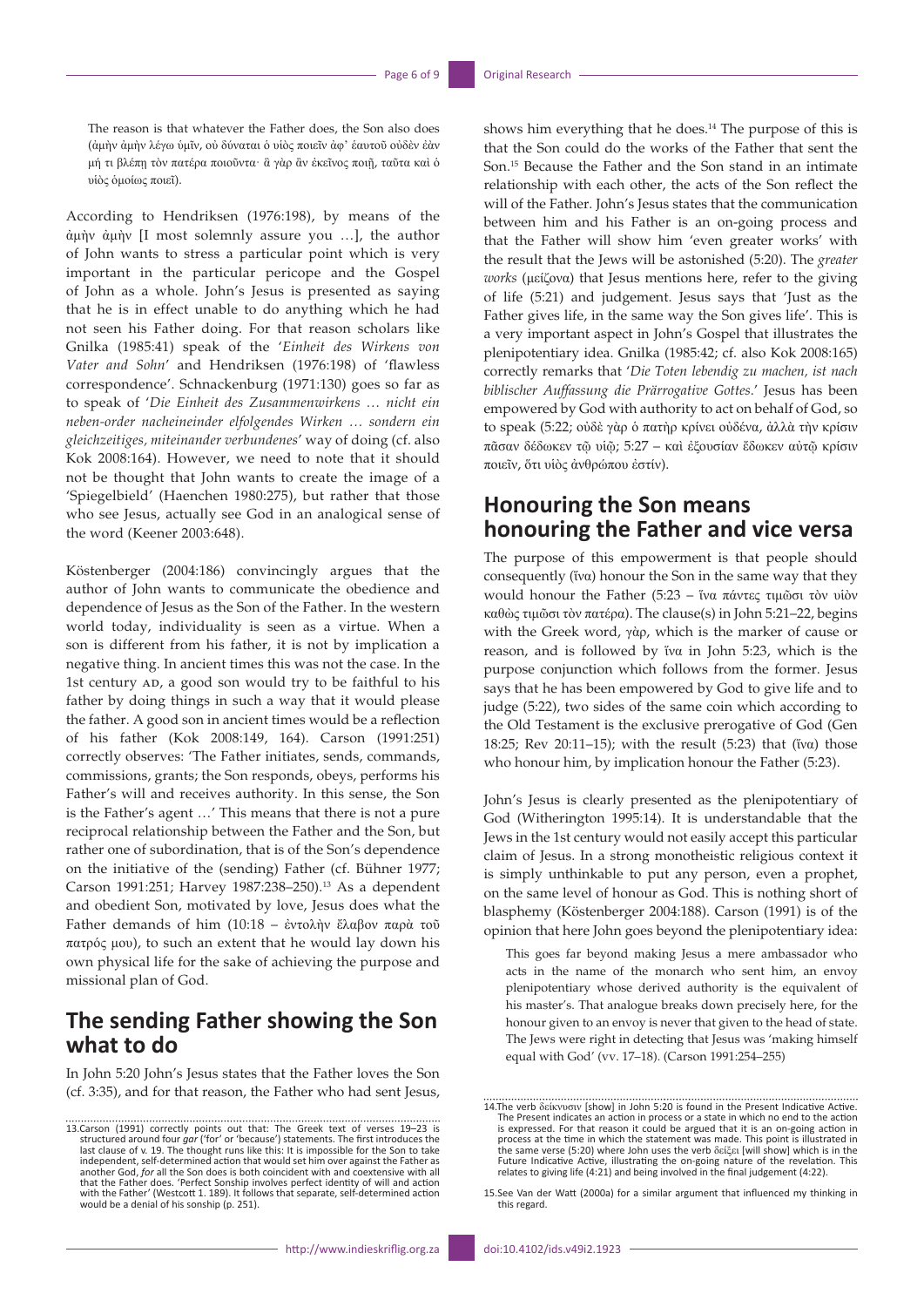When Jesus states that those who do not honour the Son, by direct implication do not honour the Father who sent him (5:23), he implies that those who do not accept Jesus, do not accept God. This means that only in and through Jesus will people stand in a correct relationship with God. Accepting Jesus thus becomes a prerequisite to salvation. In John 14:6, Jesus states that he is the way, the truth and the life and that no one will be able to come to the Father accept in and through Jesus (14:6 – γώ εἰμι ἡ ὁδὸς καὶ ἡ ἀλήθεια καὶ ἡ ζωή·οὐδεὶς ἔρχεται πρὸς τὸν πατέρα εἰ μὴ δι' ἐμοῦ). Consequently, Jesus says that those who hear his word(s) and believe in him that sent Jesus, receive a new spiritual or existential identity: They are transferred from a state of existence in spiritual death, to a state of existence of spiritual life (5:24 – Ἀμὴν ἀμὴν λέγω ὑμῖν ὅτι ὁ τὸν λόγον μου ἀκούων καὶ πιστεύων τῷ πέμψαντί με ἔχει ζωὴν αἰώνιον καὶ εἰς κρίσιν οὐκ ἔρχεται, ἀλλὰ μεταβέβηκεν ἐκ τοῦ θανάτου εἰς τὴν ζωήν). The result is that they will not be judged (εἰς κρίσιν οὐκ ἔρχεται).

Those who do not believe, or do not accept Jesus, are in a state of spiritual death. They are alienated from God and will be judged (3:36; 12:47–48). On the other hand, those who believe, will receive life in abundance (10:10) and they are also protected by God the Father (cf. 10:29; Kok 2008:168; Van der Watt 2000b).

### **The agent reporting back to the sender**

Borgen (1986:71) also points to another aspect of the Johannine mission motive and the relation to the Jewish (or *halakhic*) institution(s) of agency. At a certain point in time an agent has to report back to the sender. In the *halakah* this is explicitly seen in *P. [Palestinian Talmud] Hagigah* 76d: 'Behold we send to you a great man as our shaliach, and he is equivalent to us until such time as he returns to us.'16 The idea is found in John's Gospel. After Jesus completed his mission (4:34; 5:36; 17:4; 19:30), he reported back to God the sender. This is most clearly seen in John 13 and 17. In John 13:3 the narrator of John's Gospel mentions: 'Jesus knew that God had put all things under his power, and that he had come from God and was returning to God *…*' (NIV). Then, in John 17:1–4, shortly before his arrest and crucifixion, Jesus is praying to God, the Sender, saying:

Father, the hour has come. Glorify your Son, that your Son may glorify you. For you have granted him authority over all people that he might give eternal life to all those you have given him. Now this is eternal life: that they know you, the only true God, and Jesus Christ, whom you have sent. I have brought you glory on earth by finishing the work you gave me to do.

Thus, it is clear that the author of John's Gospel draws on the metaphor of agency to express the fact that Jesus was sent with a divine purpose, to act on behalf of God, and to report back after his mission has been completed. But this is not where it ends. In the context where John's Jesus as agent, reports back to the Father as Sender at the time towards the completion of his mission, Jesus as agent becomes the sender, empowering those who followed him.

In John 17:13–16 Jesus says to the Father:

I am coming to you now, but I say these things while I am still in the world, so that they may have the full measure of my joy within them. I have given them your word and the world has hated them, for they are not of the world any more than I am of the world. My prayer is not that you take them out of the world but that you protect them from the evil one. They are not of the world, even as I am not of it. (NIV)

Next (17:18), Jesus prays to God: 'As you have sent me into the world, I have sent them into the world'. This missional empowerment by Jesus occurs on the basis of the unity between the Father as Sender and the Son as Agent. In John 17:20–21 Jesus continues to pray and asks the Father:

My prayer is not for them alone, I pray also for those who will believe in me through their message, that all of them may be one, Father, just as you are in me and I am in you. May they also be in us so that the world may believe that you have sent me. (NIV)

The truth of what was spoken by Jesus in the Gospel needs next to be illustrated. The narrator built up tension in the narrative by means of the plenipotentiary idea. The question is what will happen when Jesus loses his own physical life. In the next chapter (18) Jesus is arrested and consequently he is crucified.

It is necessary to have a closer look at the way John envisions the empowerment of believers who are to become plenipotentiaries of God's missional plan. However, before this can happen, Jesus needs to lose his physical life and take it up again. It is only through the tunnel of death that the bright light of life could become visible. In John 12:24 Jesus states that there can be no life unless a seed falls into the ground and dies. For that reason Jesus has to die, before he will be able to return to the Father, and before it will be possible to send the disciples as plenipotentiaries.

## **Jesus lays down his life in order to take it up again**

In John's Gospel the Father sends the Son as his representative agent with the purpose of giving spiritual life to people, as mentioned above. Jesus' ability to give life is illustrated as σημεῖα [signs] in John's healing narratives. Jesus restores life that was lost. This is most clearly seen in John 11 where Lazarus dies. After having been dead for more than three days (11:17 – τέσσαρας ἤδη ἡμέρας ἔχοντα ἐν τῷ μνημείῳ), and after his body started to decompose (11:39 – ἤδη ὄζει), Jesus restored and resurrected Lazarus. In John 11:25 Jesus makes the statement that he himself is the resurrection and the life (ἐγώ εἰμι ἡ ἀνάστασις καὶ ἡ ζωή). However, in the process of resurrecting Lazarus, Jesus prayed to God his father who was involved in the resurrection of Lazarus (11:41–42). The resurrection of Lazarus is thus a mediated-action. God resurrects Lazarus through Jesus as Agent. The question the

<sup>16.</sup>See also Borgen (1968:143) in Neusner's (ed.) *Religions in antiquity,* as well as Bunim (2002:814) in *Ethics from Sinai* for the same argument supporting the point being made.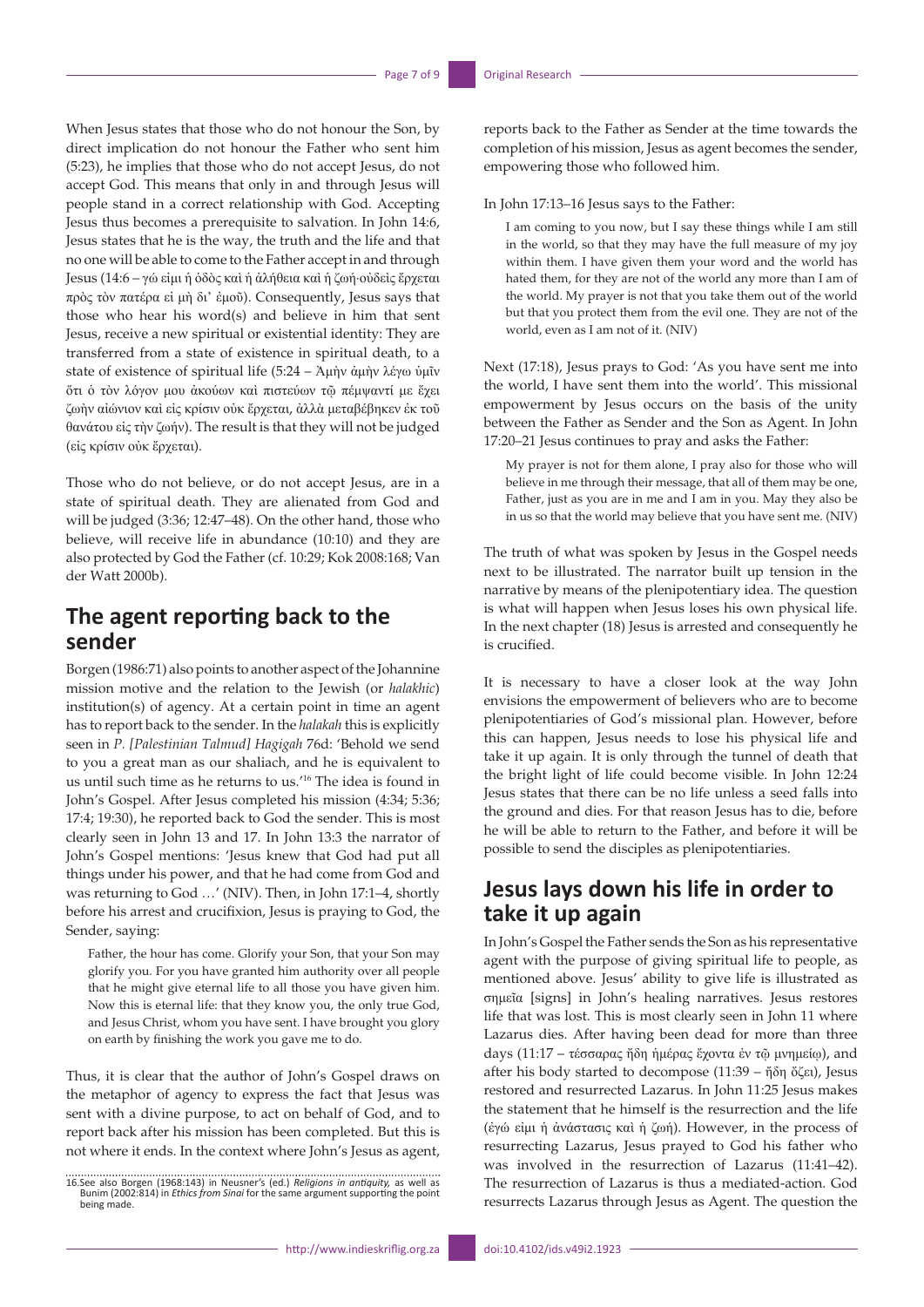implicit reader is left with is whether Jesus will be able to resurrect himself when he loses his own physical life (cf. Kok 2008:356).

In John's narrative world, against the background of increasing conflict with the Jews, Jesus eventually loses his own physical life on the cross. However, John, unlike some of the other Gospels, makes the point that Jesus laid down his own life (ἐγὼ τίθημι τὴν ψυχήν μου), in accordance with the mission and plan of God (10:17–19), in order to pick it up again (ἵνα πάλιν λάβω αὐτήν). In John, Jesus has authority and power to lay it down, and to take it up again (10:18 – ἐξουσίαν ἔχω θεῖναι αὐτήν, καὶ ἐξουσίαν ἔχω πάλιν λαβεῖν αὐτήν). No one takes his life from him, but he lays it down himself (ἐγὼ τίθημι αὐτὴν ἀπ' ἐμαυτοῦ) and takes up his life again by himself (οὐδεὶς αἴρει αὐτὴν ἀπ' ἐμοῦ). The laying down and taking up of his life is an authoritative command (ἐντολὴν) that Jesus received from God, the Sender (10:18; cf. Kok 2008:356; Van der Watt 2000b). What is important here is that Jesus says that he himself, by the authority of the Father, will take up his life once he has laid it down. This means that Jesus has been given the ability to give life, which is illustrated especially when he loses his own physical life and takes it up again in the resurrection. In John, Jesus rises from the dead, and in the process it is demonstrated that he is indeed the source of life, a point that John already made in the prologue (1:4).

### **God who sent the Son also sends the disciples**

After the crucifixion, John paints a picture of the disciples who were hiding away behind closed doors in fear of the Jews (20:19 – τῶν θυρῶν κεκλεισμένων ὅπου ἦσαν οἱ μαθηταὶ διὰ τὸν φόβον τῶν Ἰουδαίων). In the postresurrection appearance scene where Jesus appears to the disciples, a series of important actions occur that illustrate the plenipotentiary idea whereby Jesus empowers the disciples to become authoritative representatives of himself and of the mission of God. Following the resurrection, earlier utterances of Jesus, like those in John 17 discussed above, come to fruition.

In the first action, Jesus greets them with a word of peace: 'εἰρήνη ὑμῖν'. In the next action he utters the words: 'As the Father has sent me, I am sending you' (NIV; 20:21 – καθὼς ἀπέσταλκέν με ὁ πατήρ, κἀγὼ πέμπω ὑμᾶς). Following this action, Jesus breathes (ἐνεφύσησεν) over the disciples, and commands<sup>17</sup> them to receive the Holy Spirit (λάβετε πνεῦμα ἅγιον). This is the moment in John where the disciples become empowered agents of the same mission that God had started when he decided to send the Son to this world. Consequently, the disciples are sent into the world (17:18 – κἀγὼ ἀπέστειλα<sup>18</sup> αὐτοὺς εἰς τὸν κόσμον), called to become plenipotentiaries – empowered agents of God's missional plan. For that reason Jesus also makes a statement that expresses the authority of the disciples as agents: 'If you forgive anyone's sins, their sins are forgiven; if you do not forgive them, they are not forgiven' (NIV; 20:23 – ἄν τινων ἀφῆτε τὰς ἁμαρτίας ἀφέωνται αὐτοῖς, ἄν τινων κρατῆτε κεκράτηνται). The mission of the disciples, like that of Jesus, should revolve around drawing people to God, and being representatives of God, the sender, and agents of his restorative mission of reconciliation (3:16). The same principles found in God's sending of Jesus, also applies to the disciples. The disciples are called to be subordinate to the missional plan of God (the *missio Dei*). Their actions should be in accordance with the will of the Father. To enable them to do just that, and to know what they should do, Jesus promised them in John 15:26–27 that once he has gone back to his Father, he will send the Paraclete or Advocate who will guide them and remind them of his words. The Spirit of Truth goes out from the Father himself, and he will testify and remind them about Jesus (15:26). Consequently, the disciples must also testify about that which they have experienced from the beginning of their journey with Jesus (15:27) and make sure that they do not fall away 16:1), especially in the context of persecution and hardship (16:2–4). Naturally this will also be true for those who follow Jesus after the disciples have died.

### **God's plenipotentiaries: Sensitivity towards outsiders or only insiders?**

Some scholars argued that John's Gospel is a sectarian Gospel with no sensitivity towards outsiders. Hays (1996:139) correctly points out that scholars like Richard Niebuhr in, *Christ and culture*, chose 1 John as his example of the notion of 'Christ against culture' mentality which represented sectarian tendencies in early Christianity. Similarly, the famous Ernst Käsemann (1968:59), as also correctly interpreted by Hays (1996:139) stated that John does not demand love for enemies, but only for brothers or insiders. Against the background of the plenipotentiary idea, and given the fact that God's mission in John is purely motivated by love and compassion for humanity (3:16; 20:30–31), it perhaps does not do justice to John's Gospel if it is argued that John is exclusively sectarian in his moral vision. It would thus not be fair to judge the moral vision of John's Gospel as being '*weak'* or having 'moral bankruptcy' as Jack T. Sanders (1975:100) would have it. This would come down to a misinterpretation of John's missionary motive which is driven by love and sacrifice for the sake of granting life to people (or the world). Neither was the disciples called to be plenipotentiaries with an exclusive intracommunal focus. For that reason, Köstenberger (2014) is correct when he argues:

Mission and ethics are closely related in John's Gospel. The mission theme in the Fourth Gospel is pronounced and seems hard to accommodate in a sectarian reading of the Gospel. More likely, it promotes the Johannine ethic of love, unity, service, and outreach to outsiders. Against those who contend that John has no ethics to speak of, or that John's ethic is wrong or mistaken, it is argued that John's moral vision at its core consists in a belief of

<sup>17.</sup>Cf. John 20:22 – λάβετε πνεῦμα ἅγιον·– the verb λάβετε [receive] is in the Aorist Imperative Active.

<sup>18.</sup>It is important to also take note of John 20:21 where John uses two different words for *sending*, namely αποστέλλω and πέμπω. Henrich Rengstorf (1964:398), points out that the plenipotentiary idea is clearly visible when the term  $αποστέλλω is$ used in ancient literature. In John's Gospel the word πέμπω is often used to say that God has sent Jesus into the world (1:22; 13:16).